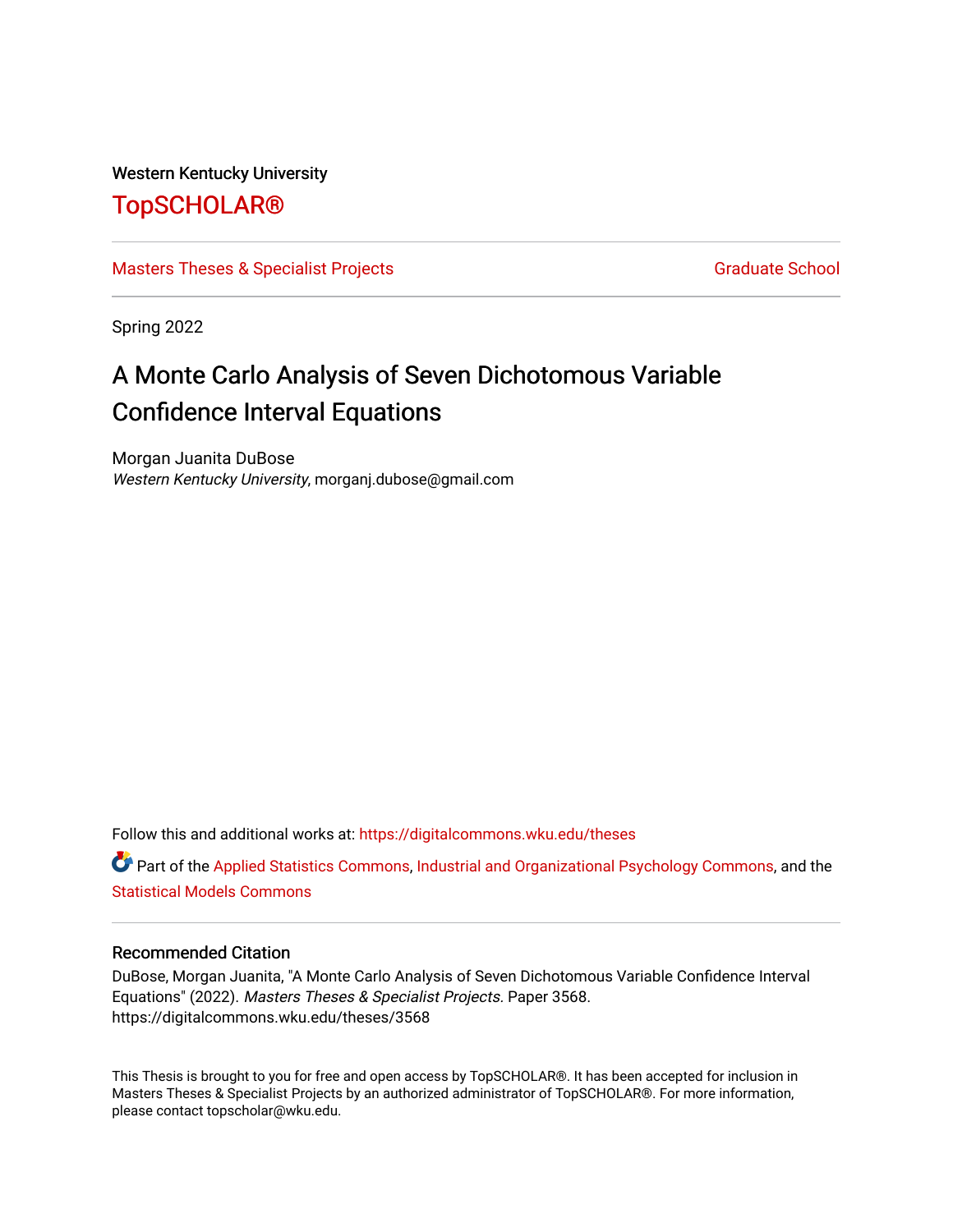# A MONTE CARLO ANALYSIS OF SEVEN DICHOTOMOUS VARIABLE CONFIDENCE INTERVAL EQUATIONS

A Thesis Presented to The Faculty of the Department of Psychological Sciences Western Kentucky University Bowling Green, Kentucky

> In Partial Fulfillment Of the Requirements for the Degree Master of Science

> > By Morgan DuBose

> > > May 2022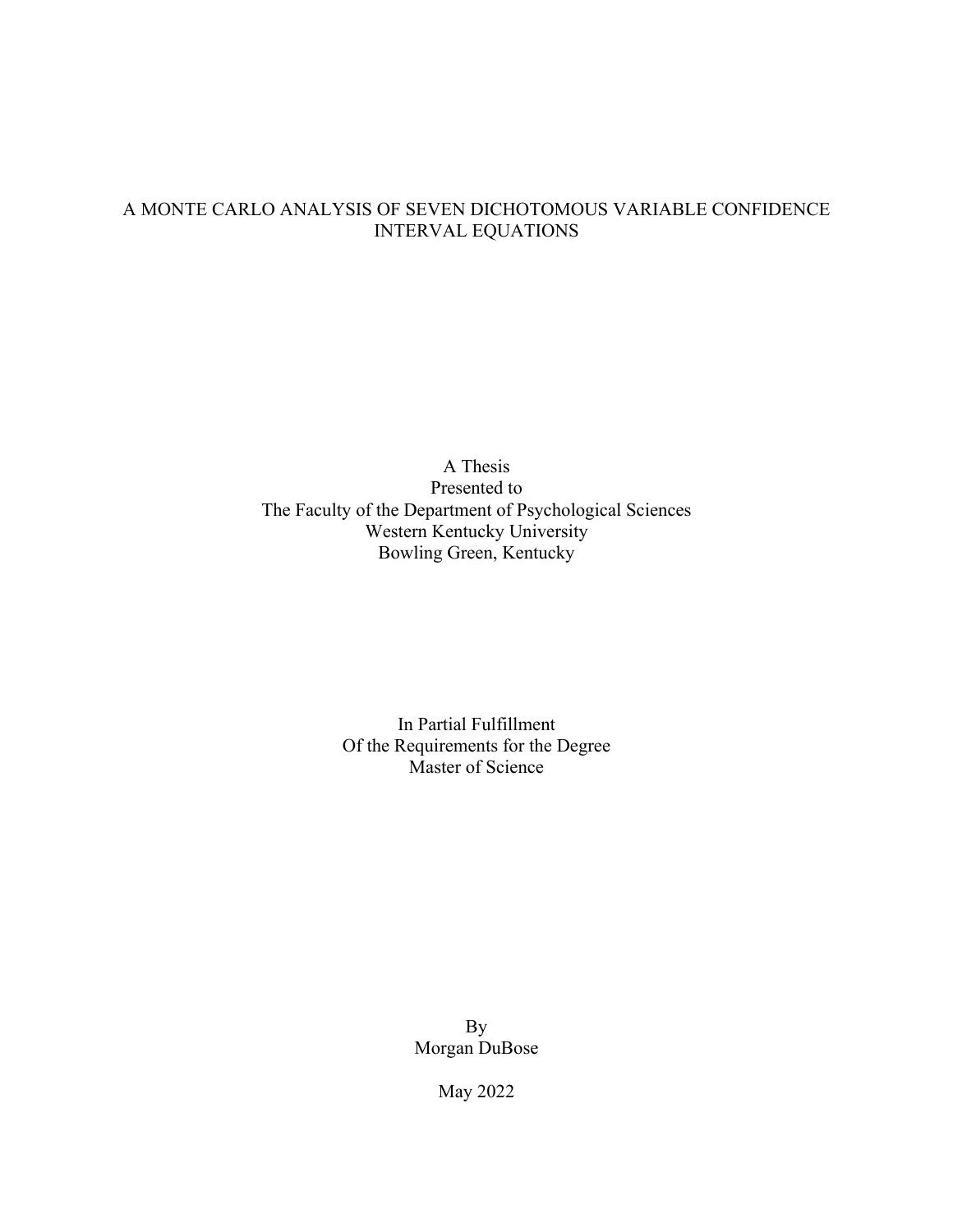## A MONTE CARLO ANALYSIS OF SEVEN DICHOTOMOUS VARIABLE CONFIDENCE INTERVAL EQUATIONS

April 12, 2022 Defense Date

Dr. Reagan Brown Committee Chair

Dr. Katrina A. Burch Committee Member

Dr. J. Farley Norman Committee Member

Ranjit T. Koodali

Associate Provost for Research & Graduate Education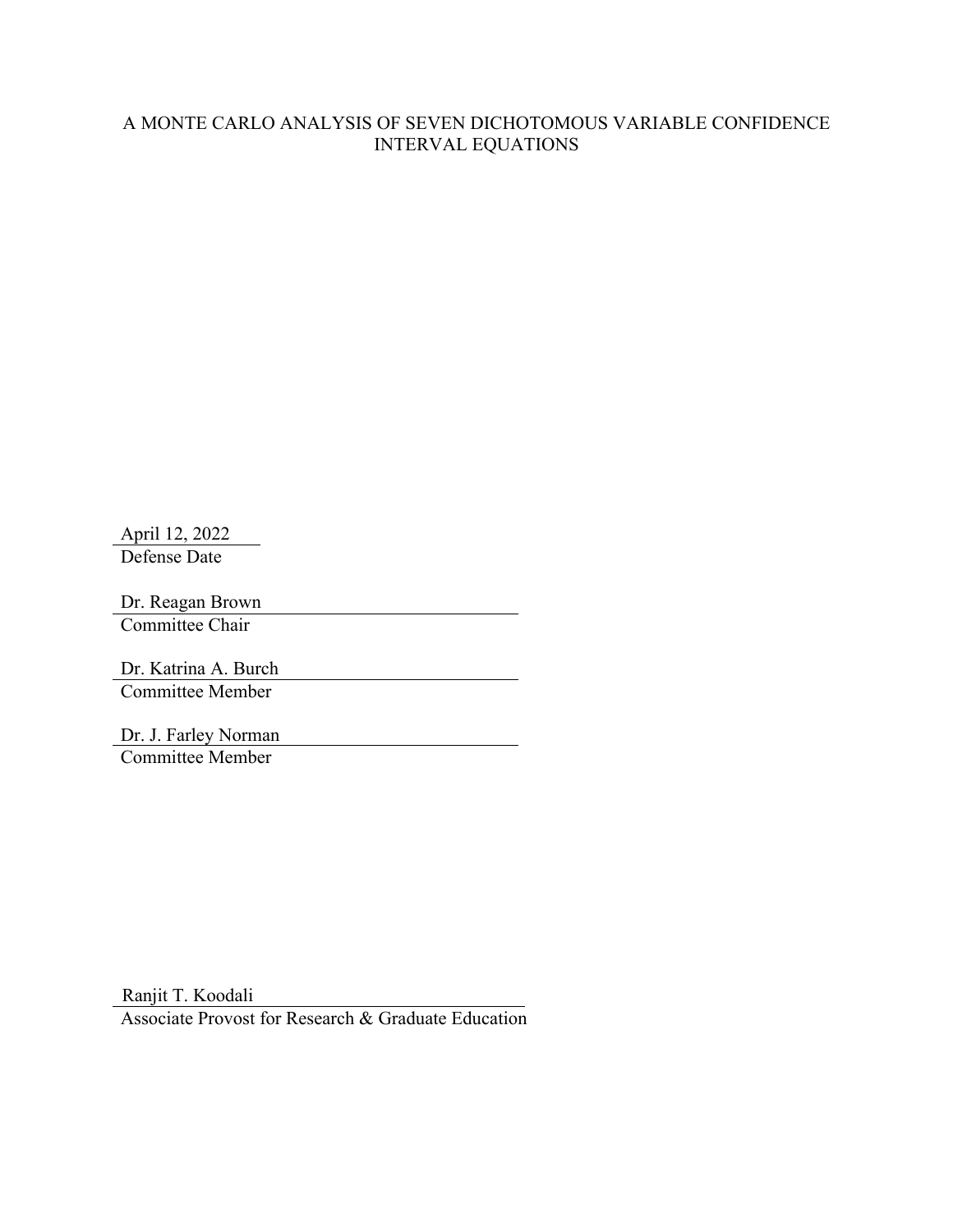#### ABSTRACT

#### A MONTE CARLO ANALYSIS OF SEVEN DICHOTOMOUS VARIABLE CONFIDENCE INTERVAL EQUATIONS Morgan DuBose May 2022 15 Pages

Directed by: Dr. Reagan Brown

Department of Psychological Sciences Western Kentucky University

There are two options to estimate a range of likely values for the population mean of a continuous variable: one for when the population standard deviation is known and another for when the population standard deviation is unknown. There are seven proposed equations to calculate the confidence interval for the population mean of a dichotomous variable: normal approximation interval, Wilson interval, Jeffreys interval, Clopper-Pearson, Agresti-Coull, arcsine transformation, and logit transformation. In this study, I compared the percent effectiveness of each equation using a Monte Carlo analysis and the interval range over a range of population means to determine the accuracy of the equations. Results indicated that the Agresti-Coull equation and Clopper-Pearson equation are the most successful at locating the population proportion at least 95% of the time across the range of population proportions and that the Agresti-Coull equation has the narrower interval range.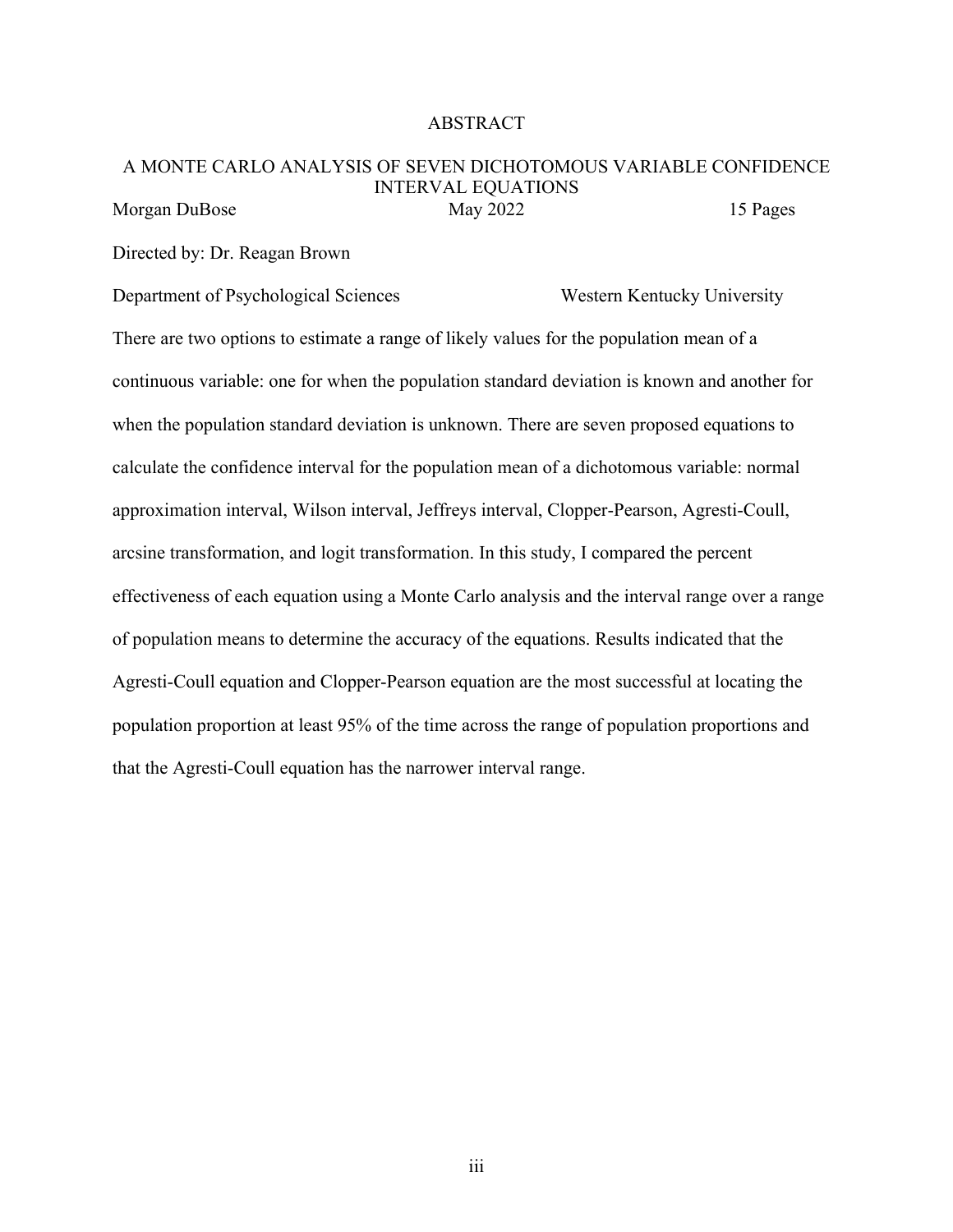#### ACKNOWLEDGEMENTS

I would first like to thank my committee members for their time and feedback and, most of all, patience throughout this process. I'm honored to have you all as a part of my graduate school journey. Particular thanks to and for Dr. Reagan Brown, who has taught me more statistics than I ever thought I would need to know and did so in a way that made me appreciate them. You've been my advisor and stats professor twice now, and I can't thank you enough.

To my family, especially my husband, your support has meant everything the last two years.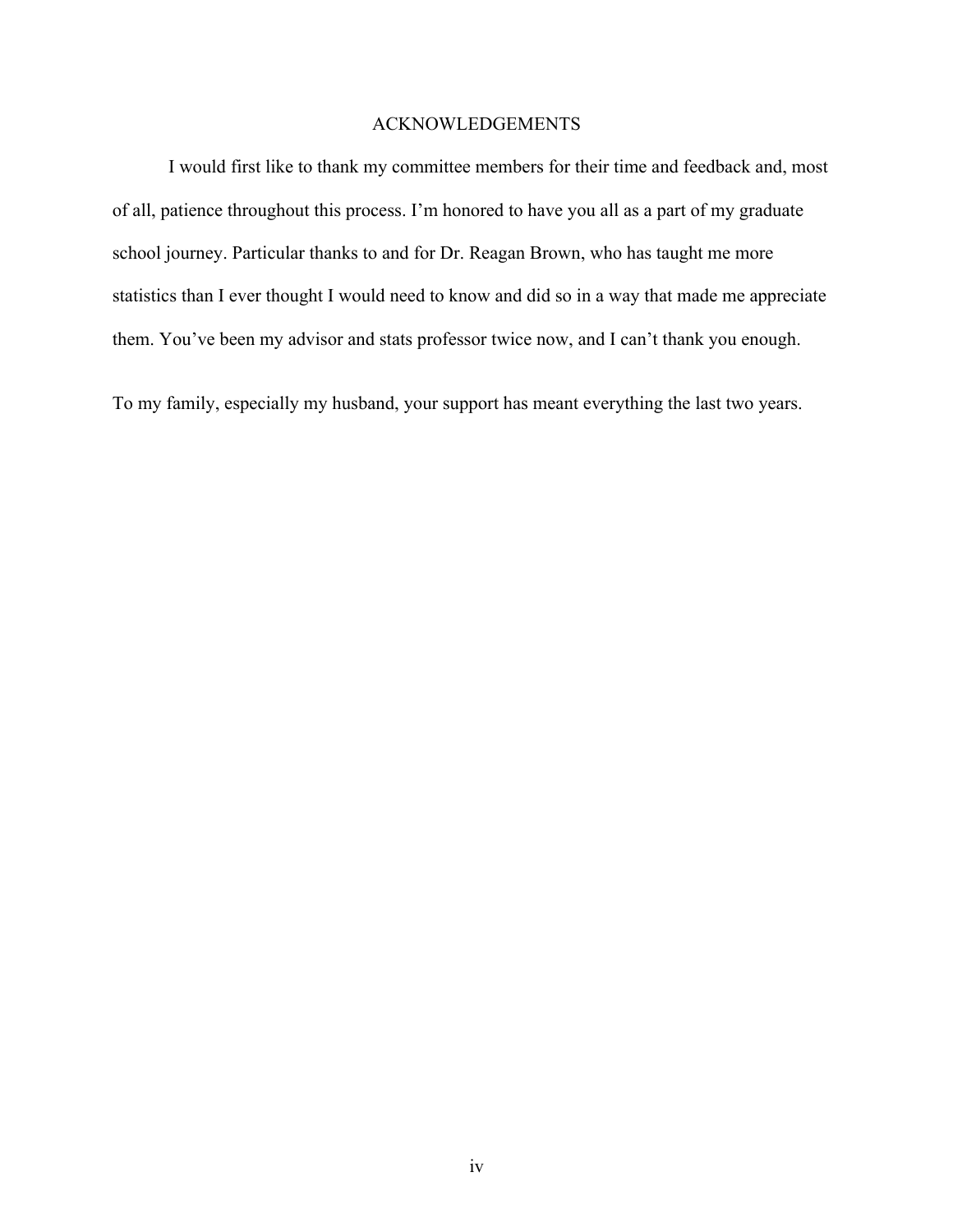# TABLE OF CONTENTS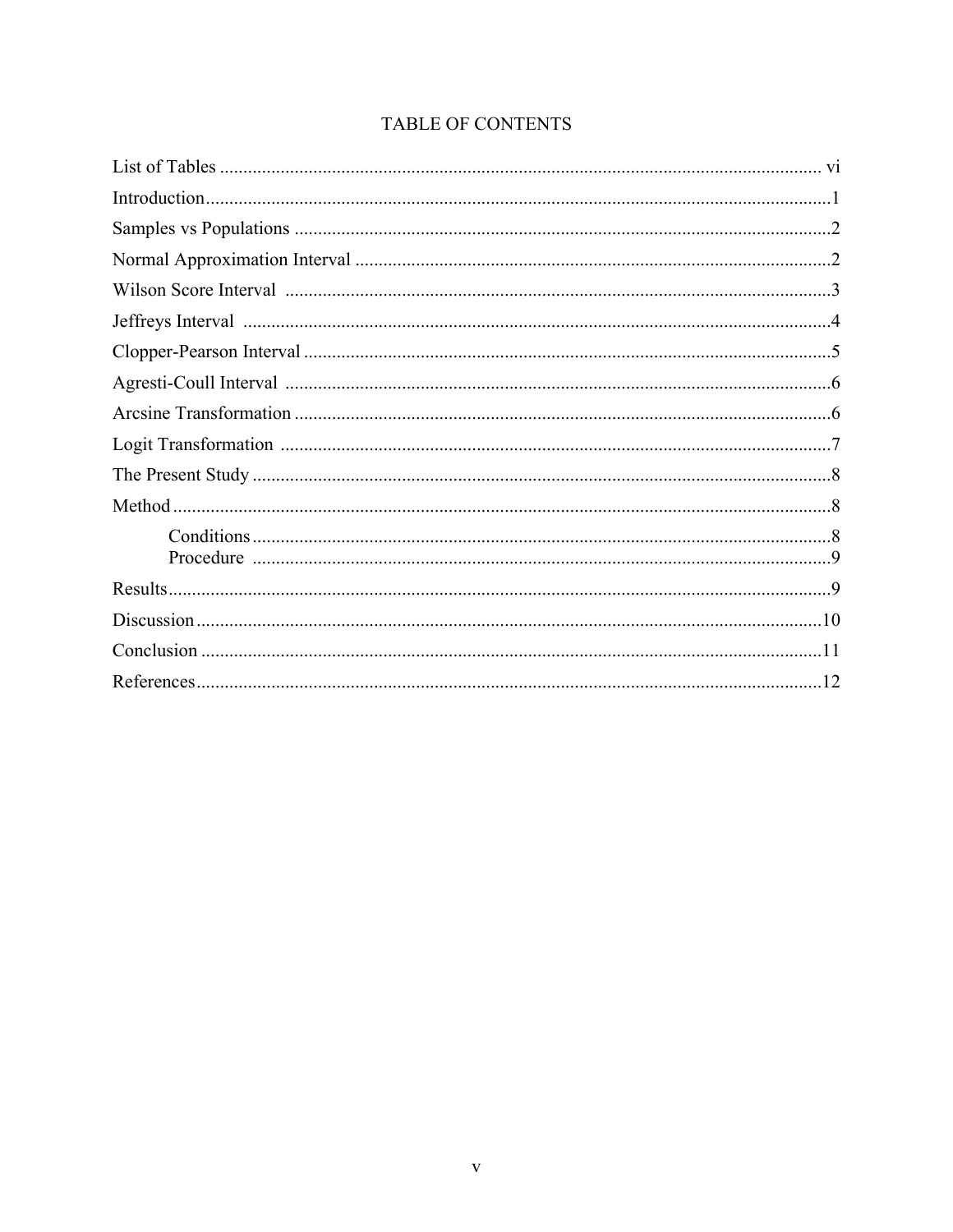# LIST OF TABLES

| Table 2: Binominal Confidence Interval Effectiveness at Varying Population Proportions 15 |  |
|-------------------------------------------------------------------------------------------|--|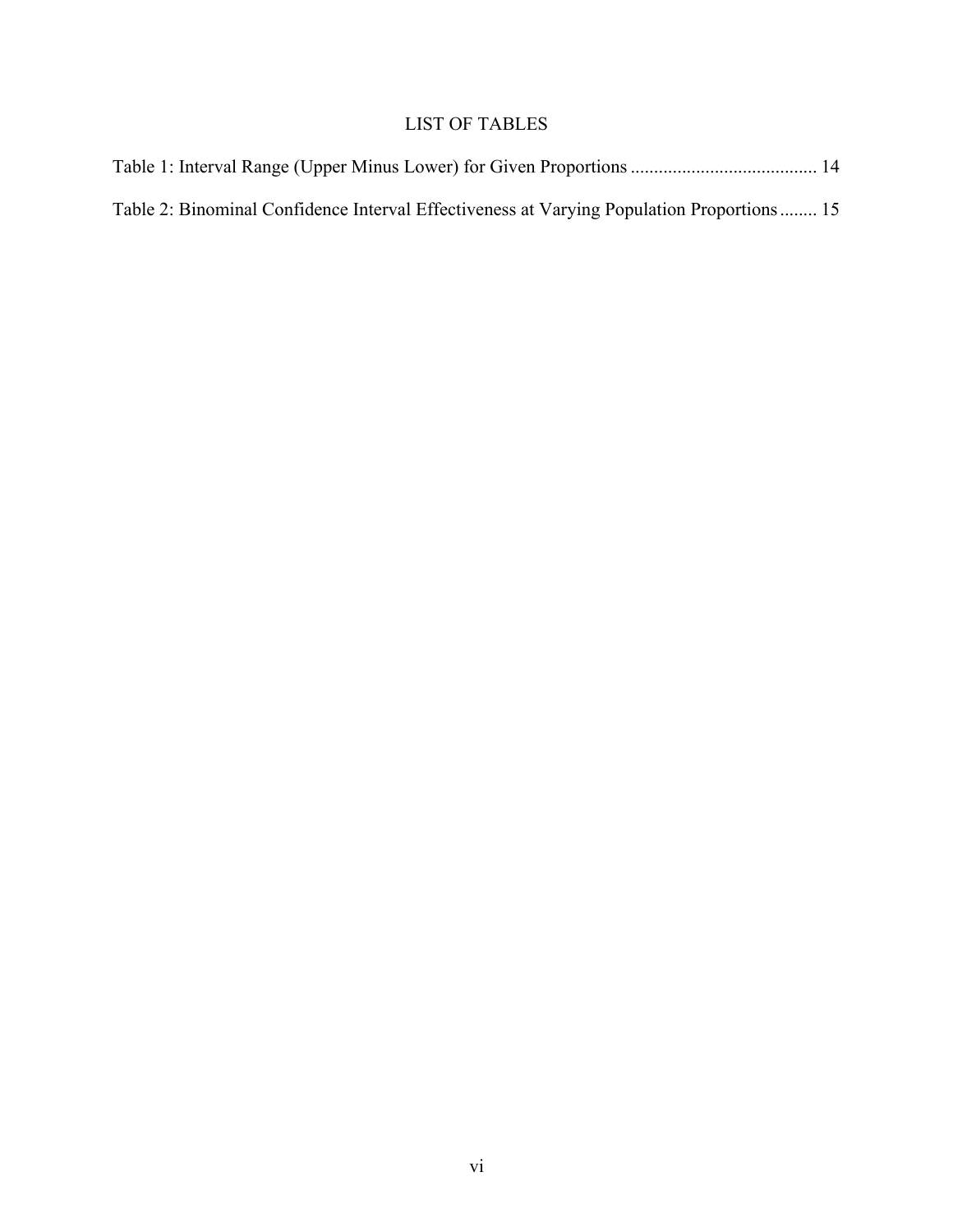#### **Introduction**

A confidence interval is a range of scores that has a researcher-defined probability (commonly 95%) of containing the location of an unknown parameter. Confidence intervals can be computed for almost any sample statistic. Confidence intervals for sample means are common and are covered in almost every introductory presentation of statistics. A confidence interval for a mean can be computed for continuous variables such as height, age, or task completion time, as well as dichotomous variables such as yes/no or pass /fail. The focus of this study will be on the confidence interval equations for the means of dichotomous variables such as win/lose (e.g., in legal proceedings), pass/fail, and graduate/did not graduate.

Researchers and practitioners across all disciplines work with dichotomous variables. The ability to estimate the population mean of a dichotomous variable (i.e., a proportion) from a sample statistic can be used to estimate the spread of a virus or illness throughout a geographical population (infected versus not infected). Other uses worthy of note could be the success of drug trials in medical testing and percentage of produced product that will fail within a given timeframe (Wallis, 2013). In the field of Industrial-Organizational Psychology, there are several opportunities for requiring a mean of a dichotomous variable. Organization selection processes often have several fail-out points that may require examination if the organization is having difficulty hiring. The rate at which employees pass training interventions, as well as turnover are other dichotomous variables in the organizational setting.

The equation to estimate the population mean of a continuous variable has only two forms: one for when the population standard deviation is known and the other for when the population standard deviation is unknown. To date, seven equations have been proposed to create the confidence interval for a dichotomous variable: the normal approximation interval, the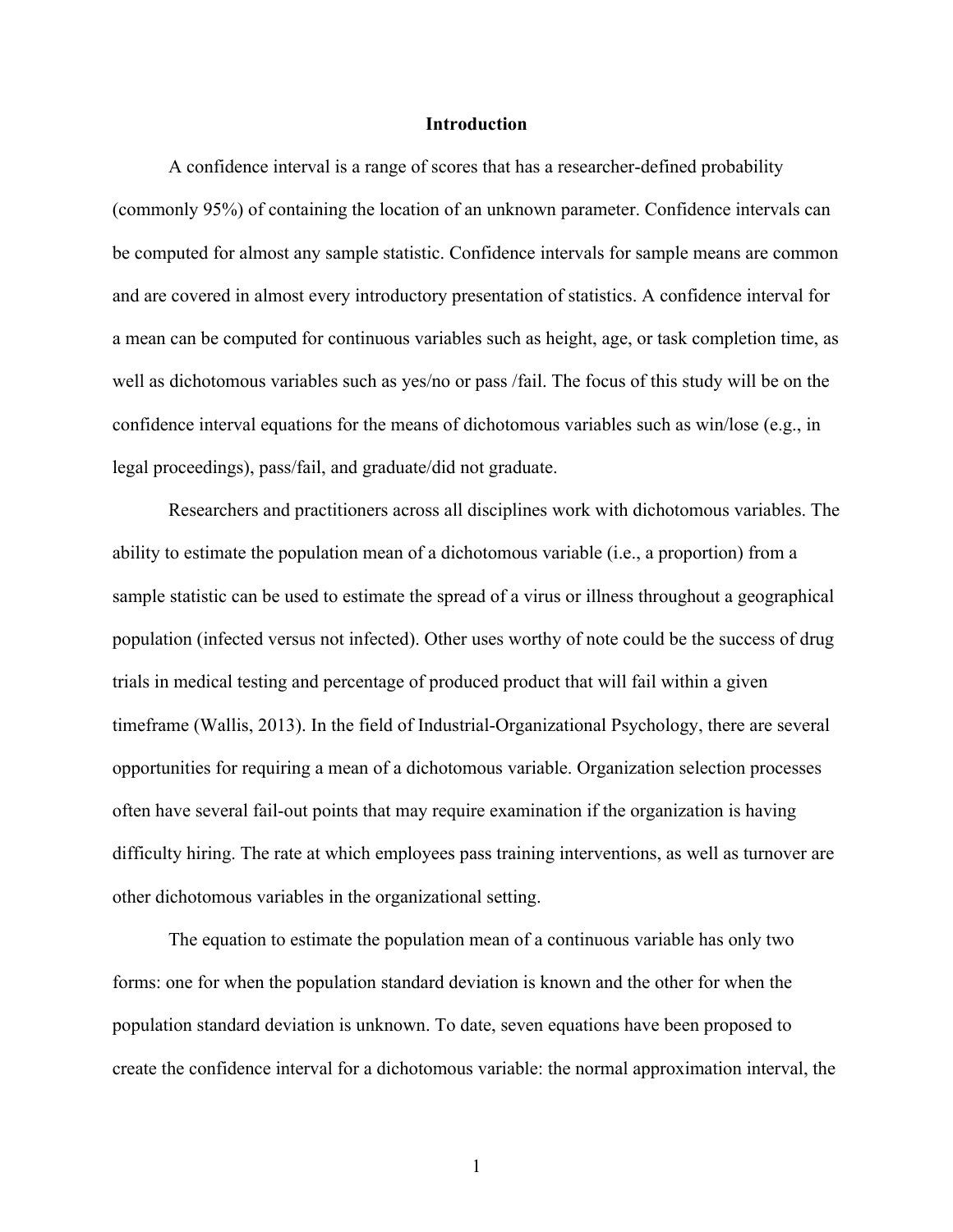Wilson score interval, the Jeffreys interval, the Clopper-Pearson interval, the Agresti-Coull interval, the Arcsine transformation, and the logit transformation (Brown et al., 2001). This study investigates the effectiveness of these seven equations at estimating the value of the population proportion.

#### **Samples vs Populations**

A population is the entirety of a group with one or more criterion of interest in common (Glen, 2013). Any group taken from that population for measurement and experiment purposes is known as a sample (Glen, 2013). All sample statistics are affected by sampling error, and thus do not accurately reflect the population value. Sampling error is the difference between the sample statistic used to estimate the population parameter and the unknown actual value of the parameter. Sampling error may be increased by having an insufficient sample size or a sample that was not collected via a probability sampling technique (Pedhazur & Schmelkin, 1991). Sources of sample bias include survivorship bias, convenience sampling, self-selection bias, and exclusion bias. Confidence intervals indicate that if the population is repeatedly sampled (with a probability sampling technique), using the same sample size and methods, the confidence interval calculated for the sample will include the population value a certain percentage of the time (again, commonly 95%).

#### **Normal Approximation Interval**

The normal approximation interval, also known as the Wald interval, is the most commonly used equation for creating the confidence interval for dichotomous variables. The equation itself is simple and makes use of the normal distribution.

$$
\hat{p} \pm z \sqrt{\frac{\hat{p}(1-\hat{p})}{N}} \tag{1}
$$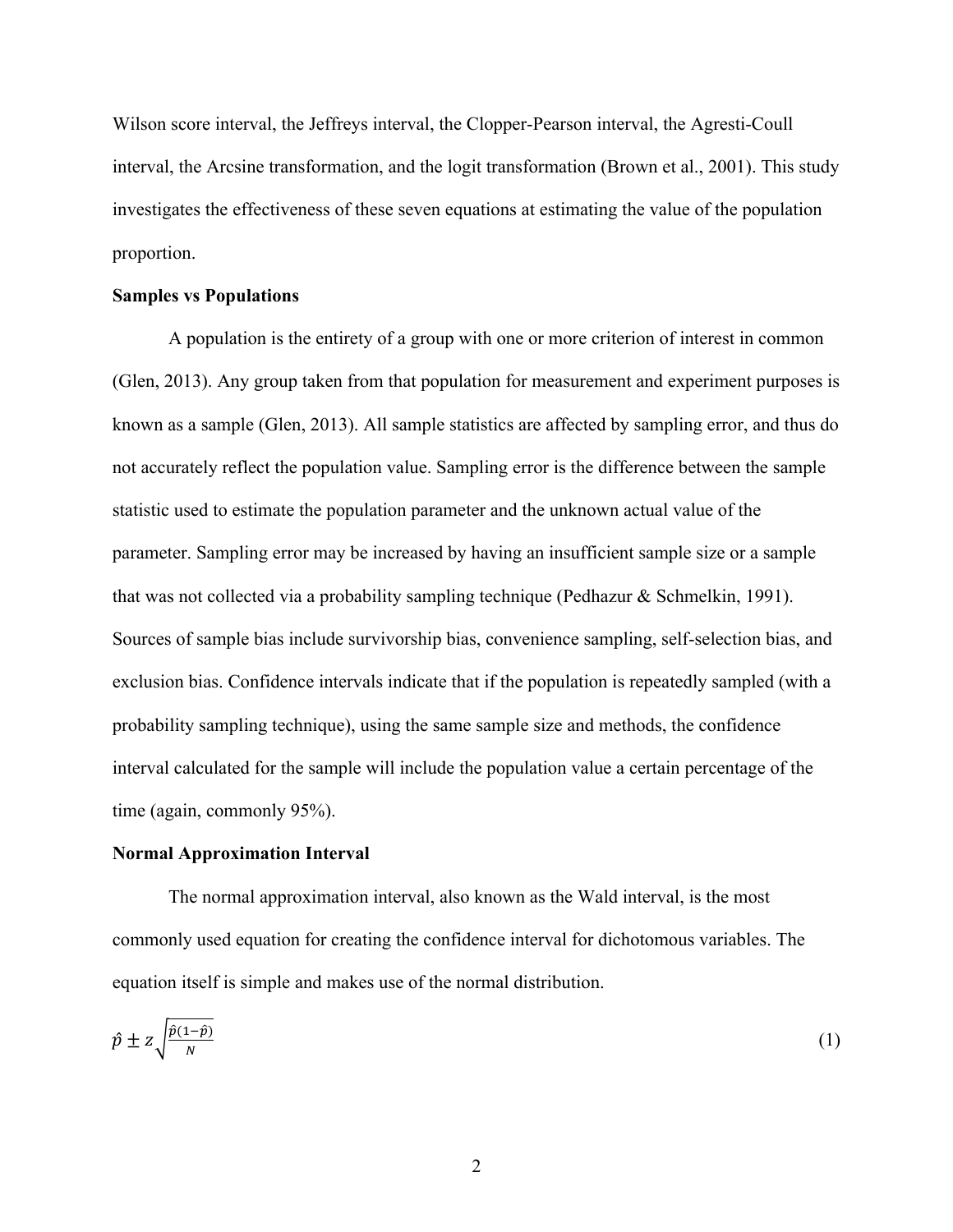Where *N* is the total sample size,  $\hat{p}$  is the sample proportion of successes, and *z* is the value from the z-table that corresponds to the desired confidence (e.g., 1.96 for a 95% confidence interval).

The normal approximation interval has the benefit of creating intervals that look like those from the continuous variable confidence interval equation (Newcombe, 1998). The equation is simple and creates what looks like an ideal confidence interval that follows the normal distribution pattern of the continuous variable confidence interval. There are, however, there are some serious issues with using the normal approximation interval (Brown et al., 2001; Newcombe, 1998; Wallis, 2013). One issue is that the equation can produce results that are out of range; the lower limit can be calculated as less than zero or greater than one (Newcombe, 1998; Wallis, 2013). Another issue is degeneracy, a zero-width interval that occurs when the sample proportion equals 0 or 1 (Brown et al., 2001; Cai, 2005; Newcombe, 1998; Wallis, 2013). The coverage of the equation is also shown to be an issue, due to the fact that differing *N* values can cause substantial change in how close the interval is to the desired level of confidence (Brown et al., 2001; Cai, 2005; Sauro & Lewis, 2005). A continuity correction equation can be applied to correct for the coverage issue and the degeneracy, but its use increases the chances of producing out of bounds results (Newcombe, 1998).

#### **Wilson Score Interval**

The Wilson score interval, as extended by Agresti and Couell (1998), is based on Wilson's (1927) work. Wilson proposed adding an additional two successes and two fails to the observed sample size to reduce the chances of the true mean being outside of the calculated interval (Sauro & Lewis, 2005; Wilson, 1927). The Wilson score interval is more cumbersome than the normal approximation interval.

$$
p \approx (w^-, w^+) = \frac{1}{1 + \frac{z^2}{N}} \left(\hat{p} + \frac{z^2}{2N}\right) \pm \frac{z}{1 + \frac{z^2}{N}} \sqrt{\frac{\hat{p}(1-\hat{p})}{N} + \frac{z^2}{4N^2}}
$$
(2)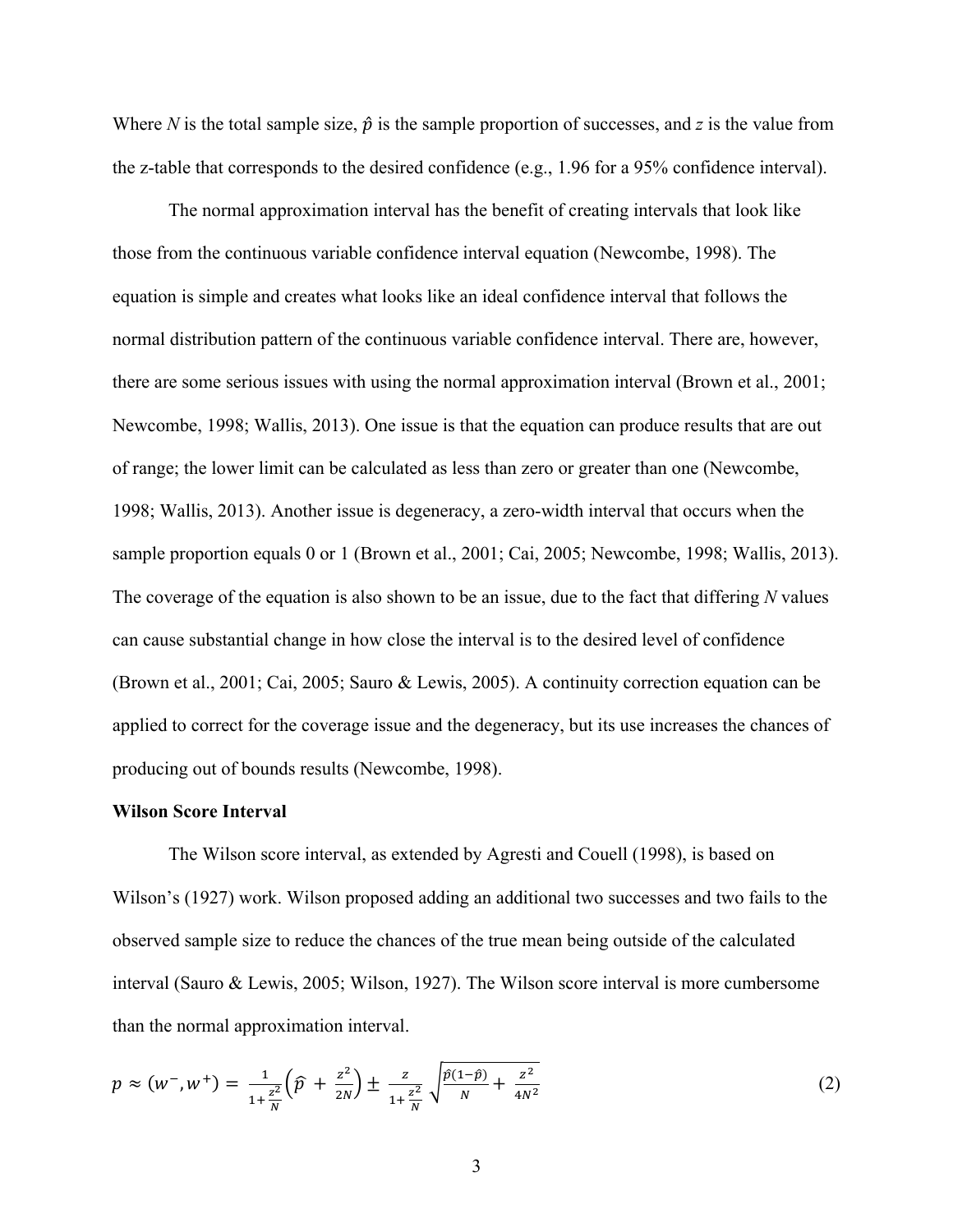Where *z* remains the value from the *z*-table that corresponds to the desired confidence (i.e., 1.96) for a 95% confidence interval).

The addition of the two successes and two failures improves the coverage issue seen in the normal approximation interval towards the middle of the curve. One problem that remains is that the Wilson score interval fails to fully resolve the coverage consistency issues with the differing *N* values causing change in the closeness of the interval to the desired level of confidence as the numerator approaches 1 and 0 (Brown et al., 2001; Sauro & Lewis, 2005; Thulin, 2014; Wallis, 2013).

#### **Jeffreys Interval**

The Jeffreys interval is a Bayesian beta interval for *p*. The equations for the upper and lower bounds are as follows.

$$
CI_J^u = [B_{1 - \frac{\alpha}{2}, X + 1/2, N - X + 1/2}]
$$
\n(3)

$$
CI_J^1 = [B_{\frac{\alpha}{2}, X+1/2, N-X+1/2}] \tag{4}
$$

Where X is the number of successes, N is the total sample size, and  $1-\alpha$  is the equal-tailed probability interval.

The primary concern with the use of the Jeffreys interval is that it is derived from the noninformative Jeffreys prior, another Bayesian beta distribution, which means that the exact endpoints for each of the intervals requires statistical software, such as SAS, to compute (Brown et al., 2001; Thulin, 2014). The Jeffreys interval requires no continuity correction equation and improves the coverage issues of both the normal approximation interval and the Wilson score interval (Cai, 2005; Thulin, 2014). One distinct advantage of the Jeffreys interval is that it is equal tailed, the probability of the interval being above or below the true value of the population mean is 2.5% (Brown et al., 2001; Thulin, 2014).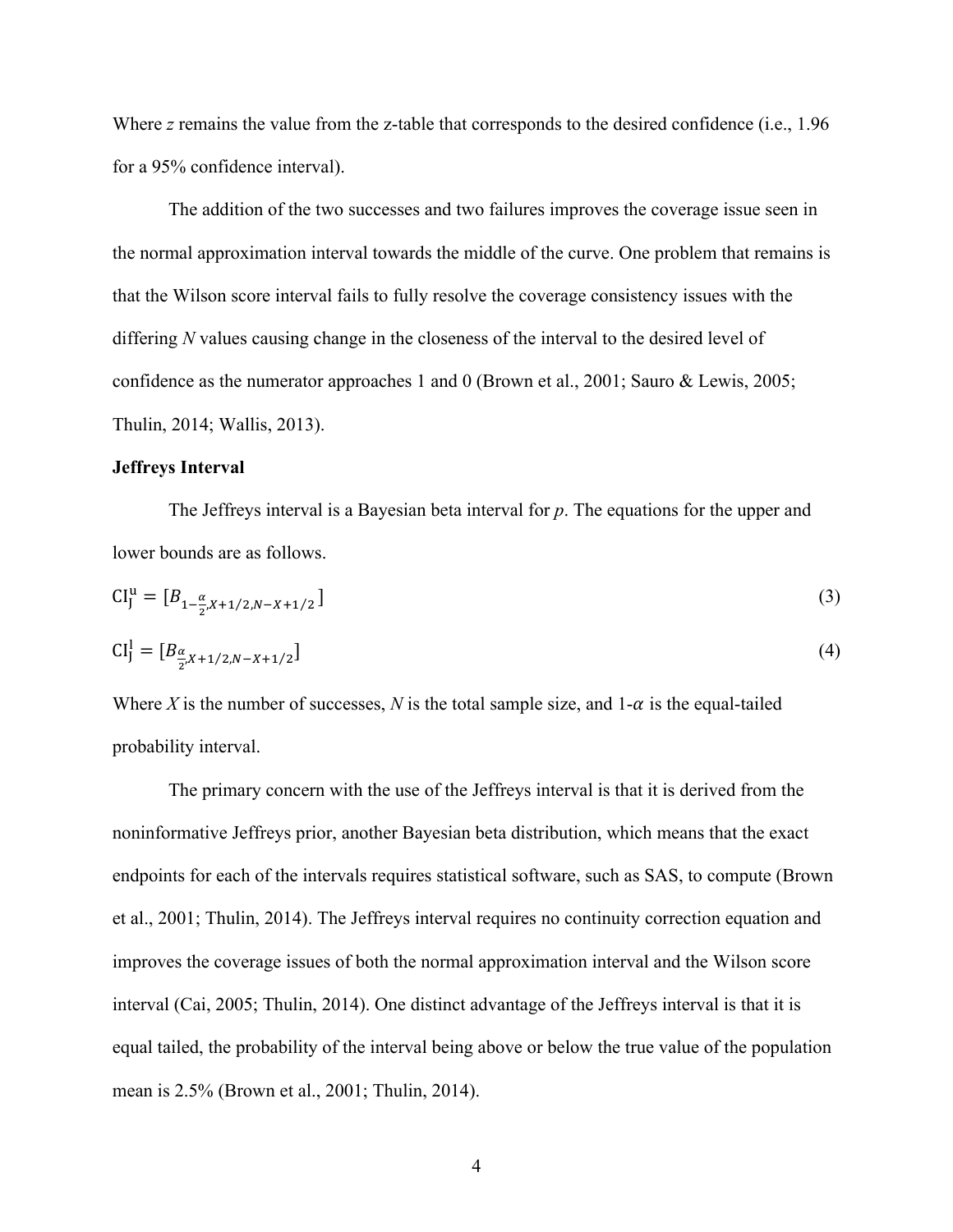#### **Clopper-Pearson Interval**

The Clopper-Pearson interval is also known as the "exact" interval and considered the gold standard (Agresti & Min, 2001; Brown et al., 2001; Newcombe, 1998; Reiczigel, 2003; Ross, 2003; Sauro & Lewis, 2005; Thulin, 2014). The equation itself is written as

$$
CI_{CP}^{L} = [B_{1-\frac{\alpha}{2},X,N-X+1}]
$$
\n
$$
(5)
$$

$$
CI_{CP}^{U} = [B_{\frac{\alpha}{2}, X+1, N-X}]
$$
\n<sup>(6)</sup>

Where *x* is the number of successes, *n* is the total sample size,  $Bin(n; \theta)$  is a binomial random variable with *n* trials and probability of success  $\theta$ , and  $\frac{\alpha}{2}$  is the significance.

The variation of the parameters using an *F* distribution rather than a beta distribution to be used in this thesis is as follows:

$$
CI_{CP}^{L} = [1 + \frac{n - x + 1}{xF_{2x,2(n - x + 1),1} - \frac{\alpha}{2}}]^{-1}
$$
\n(7)

$$
CI_{CP}^{U} = [1 + \frac{n - x}{(x + 1)F_{2(x + 1),2(n - x)}\frac{\alpha}{2}}]^{-1}
$$
\n(8)

The interval is an inversion of the equal-tailed binomial test and based directly on binomial distribution (Clopper & Pearson, 1934; Reiczigel, 2003; Thulin, 2014). The Clopper-Pearson interval is also the most conservative of the intervals, used with the belief that overestimation is better than underestimation, giving it a wide but well-defined coverage area (Brown et al., 2001; Clopper & Pearson, 1934; Sauro & Lewis, 2005; Thulin, 2014). The conservative nature of the interval is not without criticism, particularly regarding smaller sample sizes and the perceived lack of practicality due to computational difficulty (Brown et al., 2001; Newcombe, 1998; Sauro & Lewis, 2005; Thulin, 2014).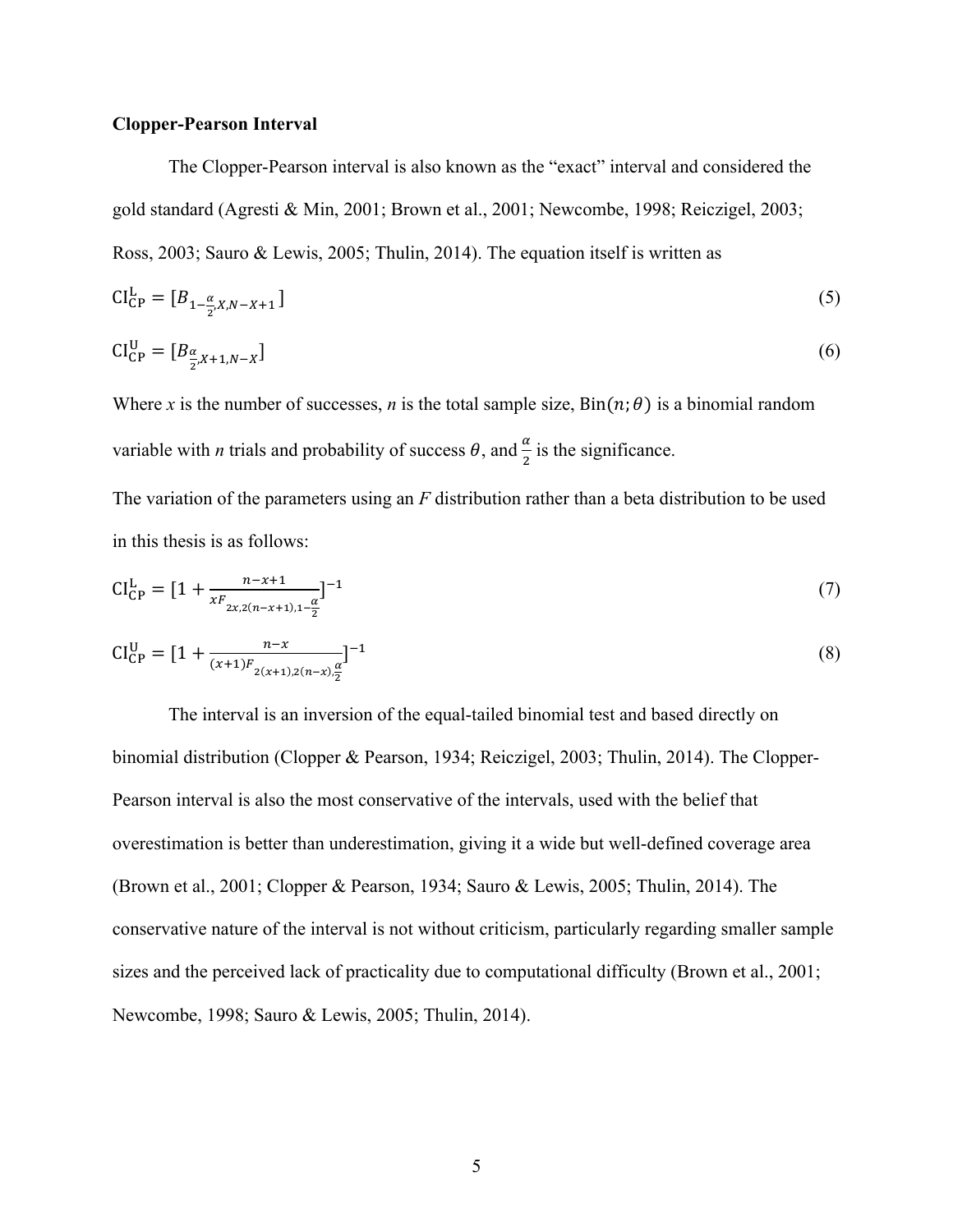#### **Agresti-Coull Interval**

The Agresti-Coull interval formally adds the additional two successes and two failures into the normal approximation interval, eliminating the need for a continuity correction equation while maintaining a simple equation (Agresti & Coull, 1998; Brown et al., 2001).

$$
\tilde{p} \pm z \sqrt{\tilde{p}(1-\tilde{p})/\tilde{n}} \tag{9}
$$

Where  $\tilde{n} = n + z^2$  and  $\tilde{p} = (X + \frac{z^2}{2})/\tilde{n}$ , where *n* is the total sample size, *X* is the number of successes, and *z* is the value from a z-table, 1.96 for a 95% confidence interval. Because  $z = 1.96$ and  $z^2/2 = 1.92$ , which is approximately 2 and  $z^2 = 3.8416$ , which is approximately 4, this adjustment is often referred to as adding two successes and two failures.

The maintenance of a simple equation with the addition of the two successes and two failures is accomplished by substituting  $\tilde{p}$  in place of  $\hat{p}$  in the equation. The value  $\tilde{p}$  is the weighted average, and the Wilson score interval midpoint. Using the weighted average with weight given to  $\hat{p}$  shrinks the midpoint towards .5. As sample size increases, the rate of shrinkage decreases (Agresti & Coull, 1998; Brown et al., 2001). The Agresti-Coull also has the advantage over the normal approximation interval of being more consistent with smaller sample sizes (Thulin, 2014).

#### **Arcsine Transformation**

The arcsine transformation is an equation used to stabilize variance by mathematically pulling the ends of the interval outwards. This is used primarily with proportion data.

$$
\sin^2\left(\arcsin\left(\sqrt{p}\right) - \frac{z}{2\sqrt{n}}\right) < \theta < \sin^2\left(\arcsin\left(\sqrt{p}\right) + \frac{z}{2\sqrt{n}}\right) \tag{10}
$$

Like the normal approximation interval, the arcsine transformation has significant coverage issues towards the 0 and 1 boundaries (Brown et al., 2001). The arcsine transformation also has demonstrated consistency issues, despite ease of computation (Warton & Hui, 2011).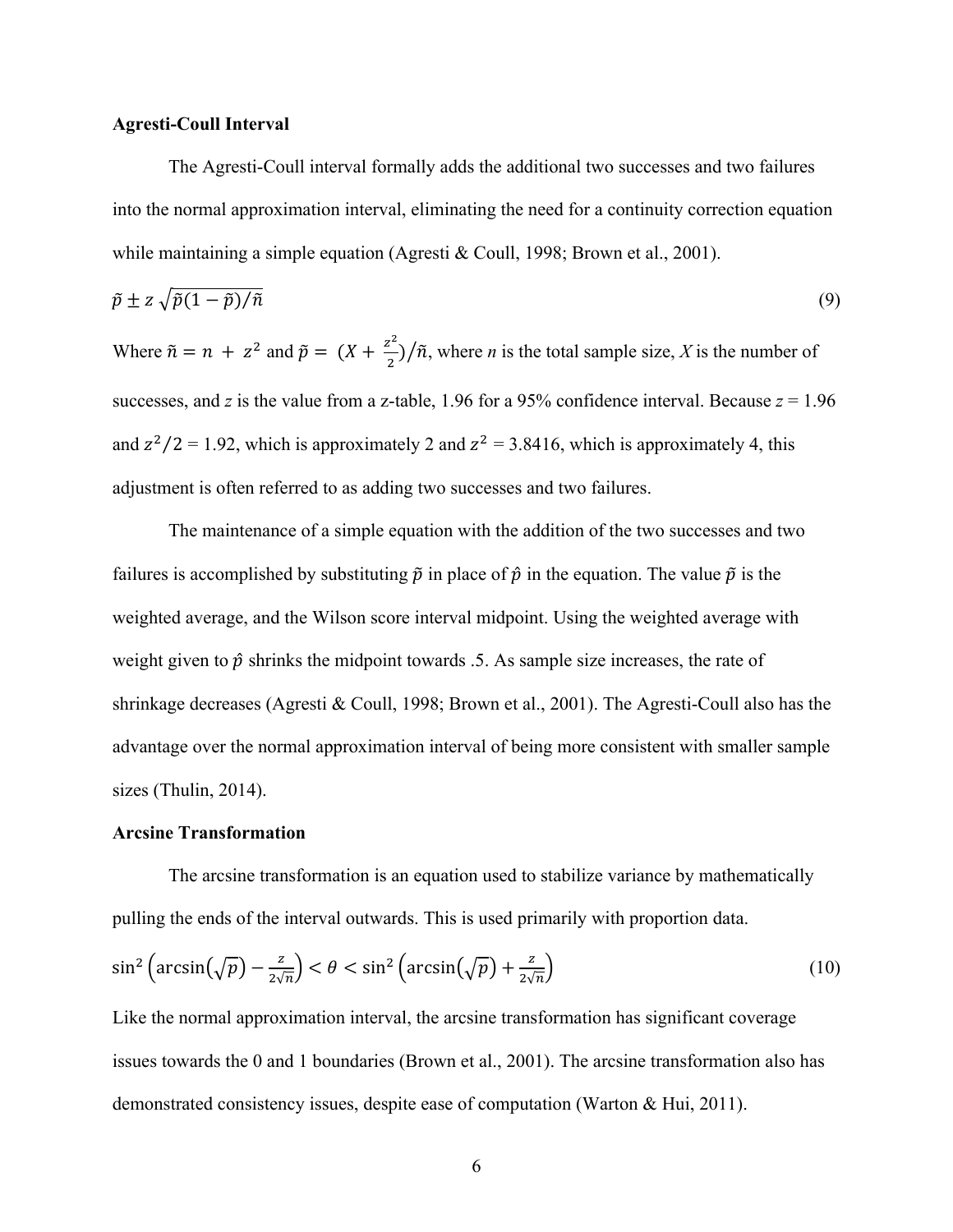#### **Logit Transformation**

The logit transformation is used to convert proportional data to an approximate normal distribution (Brown et al., 2001; Cramer, 2003). The equation below is the generalized version.

$$
t_a = \log\left(\frac{p^a}{(1-p)^{2-a}}\right) \tag{11}
$$

The only value of *a* that is relevant for the purpose of this thesis is  $a = 1$ . When  $a = 1$ , the equation is able to be used to transform a proportional data into an approximately normal distribution.

The specific logit transformation for calculating confidence intervals for dichotomous variables is shown below and is an inversion of the odds for a normal approximation interval.

$$
\hat{\lambda} = \ln\left(\frac{\hat{p}}{1-\hat{p}}\right) \tag{12}
$$

The confidence interval itself is

$$
CI(\lambda) = [\lambda_l, \lambda_u] = [\hat{\lambda} - \kappa \hat{V}^{1/2}, \hat{\lambda} + \kappa \hat{V}^{1/2}]
$$
\n(13)

Where  $\hat{V} = \frac{n}{X(n-x)}$  and  $\kappa$  functions as the desired confidence at 100(1 –  $\alpha$ )% using the values obtained from a z-table.

The logit interval for  $p$  is as follows and is the inversion of the interval  $(13)$ :

$$
\left[\frac{e^{\lambda_l}}{1+e^{\lambda_l}}\right] < p < \left[\frac{e^{\lambda_u}}{1+e^{\lambda_u}}\right] \tag{14}
$$

The logit transformation is the transformation that is being brought up as the replacement for the arcsine transformation due to advances in technology making computation less difficult (Warton & Hui, 2011). The primary criticism of the logit transformation is that the interval is wider than even the Clopper-Pearson interval (Brown et al., 2001). Due to the nature of the natural logarithmic transformation, the Logit interval cannot be computed when the sample proportion equals 0 or 1.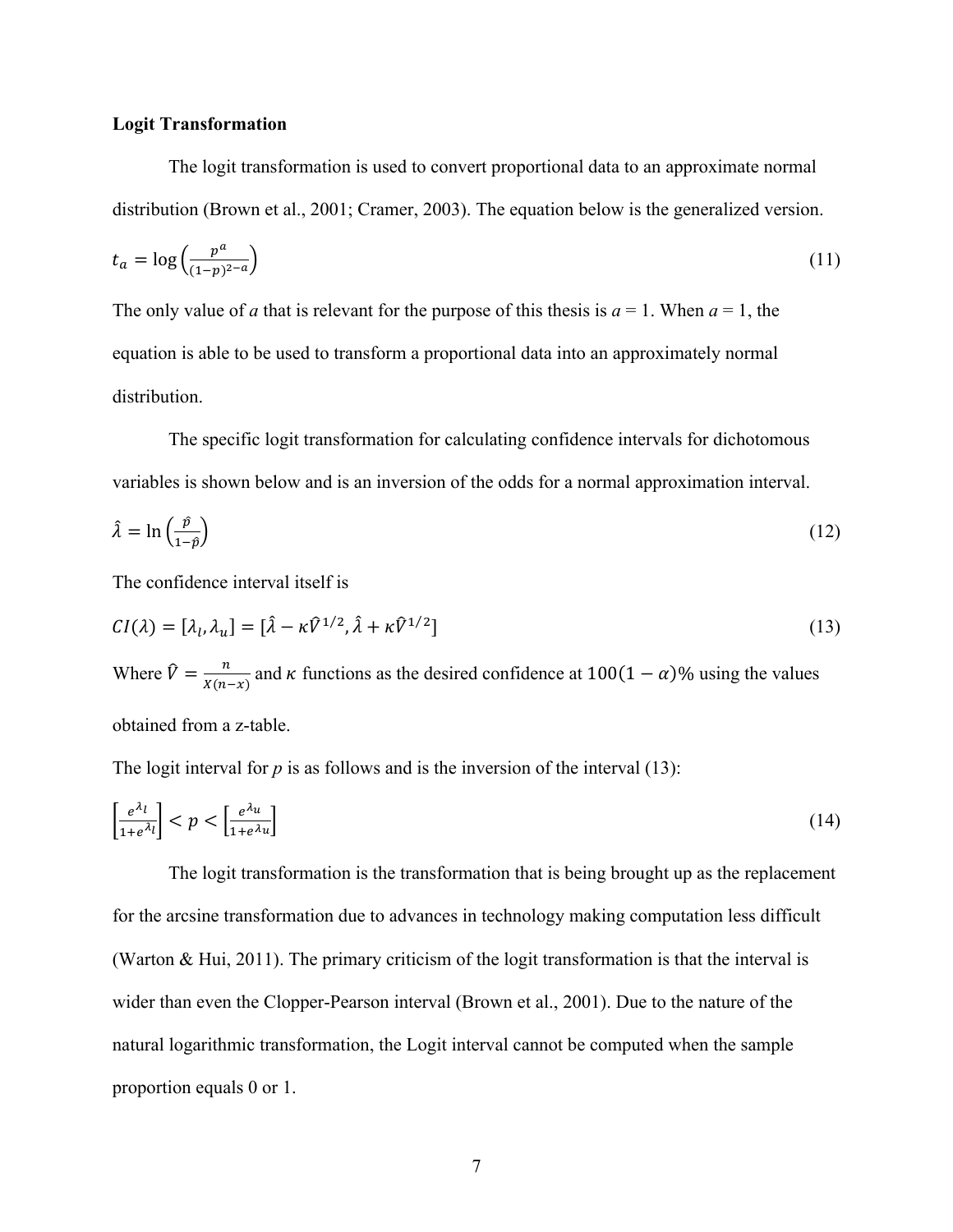#### **The Present Study**

The present study used a Monte Carlo analysis to determine the conditions under which the above seven binomial confidence interval equations provide the most accurate estimation of the population mean. Accuracy in this study is defined as the smallest interval range containing the population mean with the desired frequency (e.g., 95% of the time for a 95% confidence interval). The smaller the interval range combined with a higher frequency of occurrence of the population mean demonstrated in this study where it is known indicates that the equation may be more likely to contain the population mean when it is unknown. A Monte Carlo analysis is a technique that uses large, computer-generated data sets to test mathematical equations to determine their effectiveness through a comparison of their results to known parameters. A Monte Carlo analysis allows researchers to test how effective a statistical method is in a variety of different conditions over repeated and randomized large samples that are difficult or impossible to obtain otherwise.

This is an exploratory study and expands primarily on the work of Brown, et al. (2001). Brown, et al. (2001) varied the sample size for each of the equations rather than the population mean to determine the coverage probability of the equations. Maintaining the sample size and varying the population mean allows for the comparison of the frequency that the confidence interval contains the population mean and the range of the interval. The comparison will show if one of the equations is more appropriate for use.

#### **Method**

#### **Conditions**

A Monte Carlo analysis was used to examine the effectiveness of the seven binomial confidence interval equations. The dependent variable was whether the confidence interval formed by a given equation included the known population proportion. A 95% confidence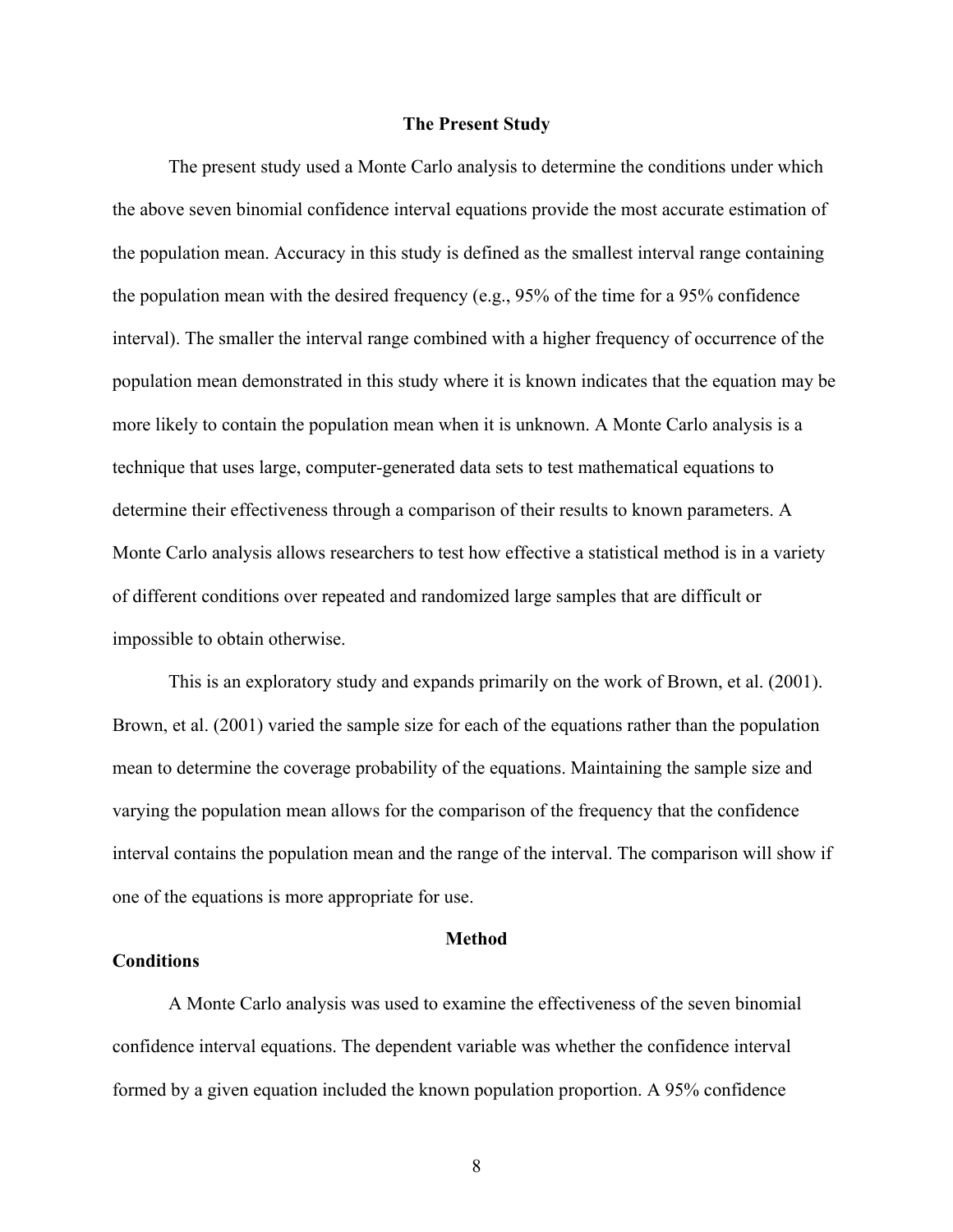interval should include the population proportion in 95% of the cases. Sample size was kept constant at 100 for all conditions. Only the population proportion was varied. The population means that were tested ranged between .01 and .99 in increments of approximately .05.

#### **Procedure**

For each condition sample of 100 cases were created from a population with a specified proportion. The sample proportion was computed from these 100 data points. The seven equations were used to construct the confidence intervals around the sample proportions. For each confidence interval, the dependent variable was coded as 1 if the interval contained the population proportion and zero if it did not. This procedure was repeated 10,000 times and results were averaged to yield the percent of cases in which the population mean was correctly located by the confidence interval for each of the seven equations.

#### **Results**

Table 1 lists the interval range (upper value minus lower value) for a sample of  $N = 100$ for each of the seven confidence interval equations at the various population proportions. The ranges show the width of the confidence intervals. Table 2 lists the effectiveness of each equation across 10,000 samples ( $N = 100$  for each sample) at the various population proportions. Each entry in Table 2 is the percent of samples for which a given interval contained the population proportion.

Inspection of Tables 1 and 2 offers some information regarding the accuracy of the binomial confidence interval equations. The Clopper-Pearson equation was consistently the most effective equation, particularly at the extremes with a percent effectiveness of 98.33 at .01 and 98.13 at .99. That accuracy came at a price: it was also the equation with the widest interval range across most population proportions. The Agresti-Coull interval equation and Jeffreys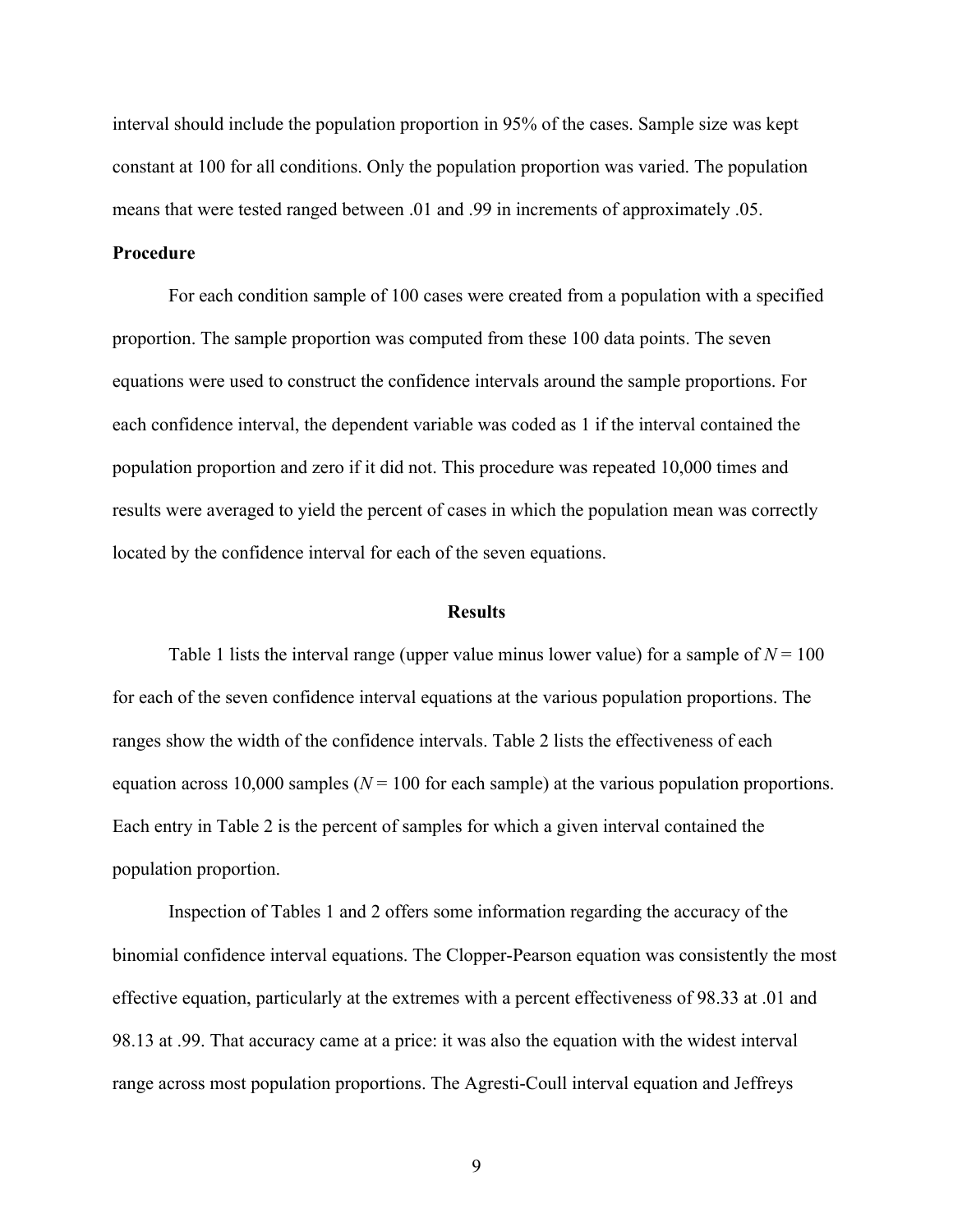interval equation were similar in effectiveness behind the Clopper-Pearson equation. The Agresti-Coull interval equation was more effective closer to the extremes with a higher percent effectiveness at both .05 (96.75) and .95 (96.62). Both equations had narrower interval ranges than the Clopper-Pearson. The Jeffreys interval equation had the narrower interval range of the two. The logit transformation was the next most effective equation due to differences at .01 (97.39) and .99 (96.99). Otherwise, the logit transformation is as effective as the Agresti-Coull and Jeffreys interval equations and the interval range is only slightly larger. The logit transformation suffers from one serious drawback: it can't be computed when the sample proportion is 0.0 or 1.0. Although such sample proportions are rare, they occurred almost a third of the time for population proportions of .01 and .99 and approximate half a percent of the time for population proportions of .05 and .95. The Wilson interval equation also has an effectiveness greater than 90% across all conditions. The Wilson interval, however, is less effective (92% versus 95%) at extreme population proportions (.01 and .99). The arcsine and Normal intervals are the least effective at the extremes (less than 65% at .01 and .99). The arcsine transformation and normal approximation also have similar interval ranges.

In summary, the only equations that successfully locate the population proportion at least 95% of the time across the entire range of population proportions are Clopper-Pearson and Agresti-Coull. Jeffreys comes close but dips to 93% in a few instances (e.g., population proportion = .10). Between Agresti-Coull and Clopper-Pearson, Agresti-Coull has the narrower interval, making it a slightly better choice.

#### **Discussion**

The purpose of this study was to evaluate the accuracy of the seven proposed dichotomous variable confidence interval equations: the normal approximation interval equation, the Wilson score interval equation, the Jeffreys interval equation, the Clopper-Pearson equation,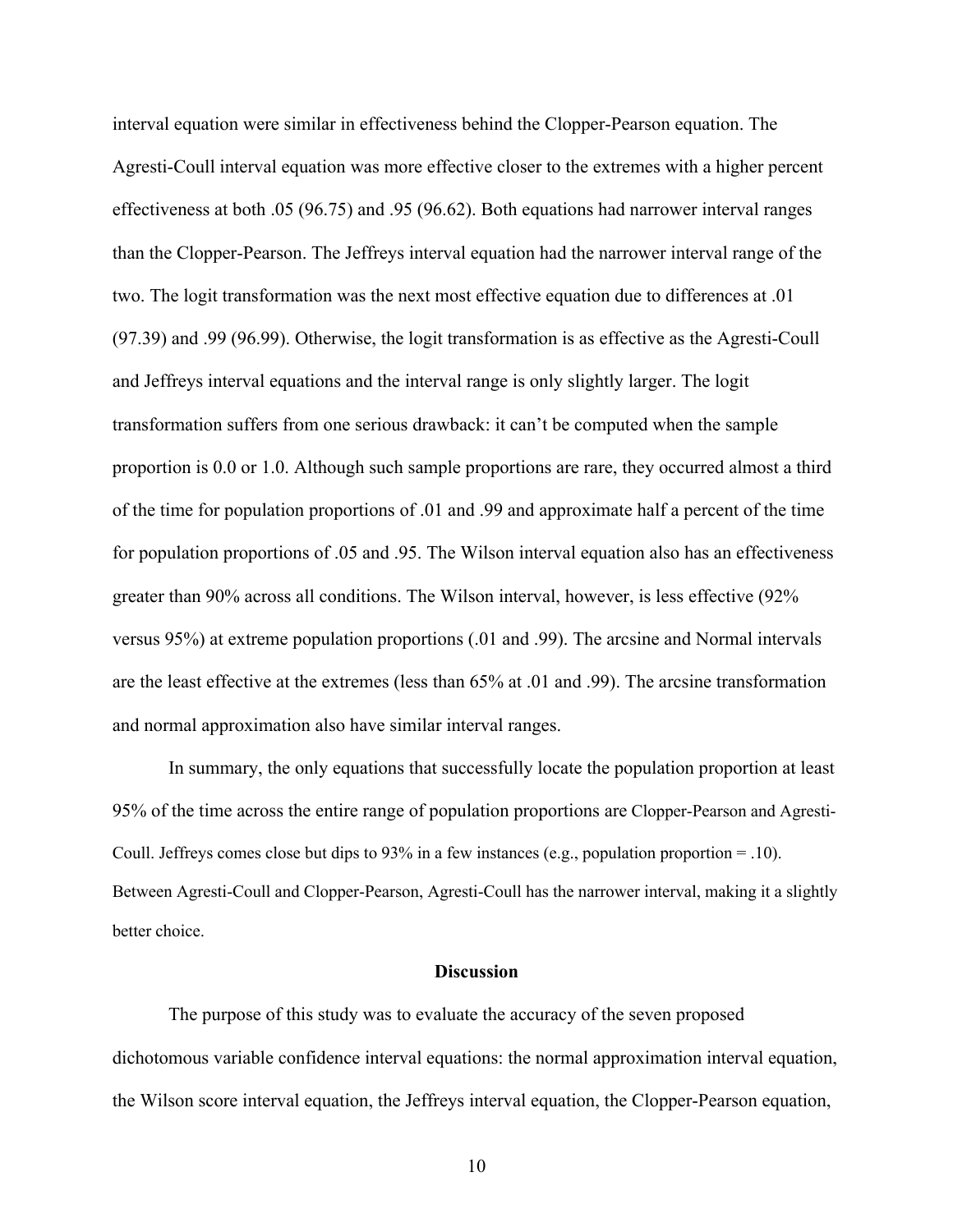the Agresti-Coull equation, the arcsine transformation, and the logit transformation at various population proportions. Industrial-organizational psychologists work with several dichotomous variables, including selection ratios, turnover, and pass rates for employee training interventions. Mean-based confidence intervals play a large role in research and applied practice. Although the procedures for computing a confidence interval for the mean of a continuous variable are well understood, less is known about confidence for the mean of a dichotomous variable. Accurately defining the likely location of the population proportion from a sample proportion allows for better decision making in both research and applied practice.

As expected from the review of the literature, the Clopper-Pearson equation performed well but also had the largest interval range. The Agresti-Coull equation displayed similar accuracy and featured slightly narrower intervals. As a bonus, Agresti-Coull is one of the easier equations to compute, as it is a simple modification (add two successes and two failures to the sample statistics) to the basic normal approximation interval. With Agresti-Coull there is no need for a beta distribution (Clopper-Pearson and Jeffreys), mathematic or trigonometric functions (arcsine and logit), or long, convoluted equations (Wilson).

#### **Conclusion**

Researchers and practitioners need guidance for estimating the population proportion when a dichotomous variable is involved. It is necessary to have the most accurate estimate of the true population proportion to make sound research and business decisions, such as adjusting procedures regarding the selection and turnover of employees. The results of this study indicate that it would be beneficial for scholars and practitioners to utilize the simple yet effective Agresti-Coull equation for the most accurate estimates of population parameters.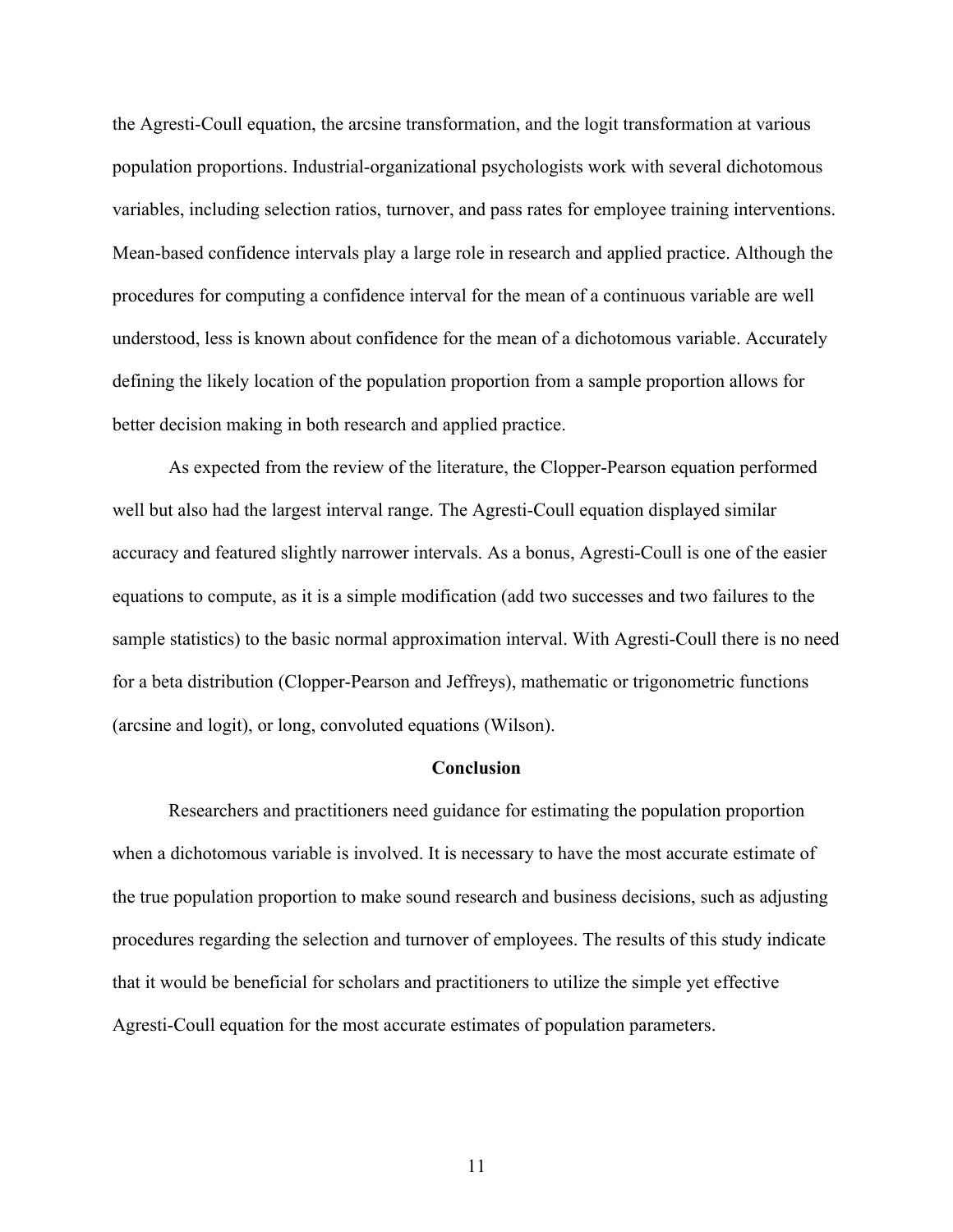#### **References**

- Agresti, A. & Coull, B. A. (1998). Approximate is better than "exact" for interval estimation of binomial proportions. *The American Statistician, 52*(2), 119-126.
- Agresti, A. & Min, Y. (2001). On small-sample confidence intervals for parameters in discrete distributions. *Biometrics, 57*(3), 963-971.
- Brown, L. D., Cai, T. T., & DasGupta, A. (2001). Interval estimation for a binomial proportion. *Statistical Science, 16*(2), 101-133.
- Cai, T. T. (2005). One-sided confidence intervals in discrete distributions. *Journal of Statistical Planning and Inference, 131*, 63-88.
- Clopper, C. J. & Pearson, E. S. (1934). The use of confidence or fiducial limits illustrated in the case of the binomial. *Biometrika, 26*(4), 404-413.
- Cramer, J. S. (2003). The origins and development of the logit model. *Logit models from economics and other fields*, *2003*, 1-19.
- Glen, S. (2013, August 19). *What is a population in statistics?* Statistics How To. https://www.statisticshowto.com/what-is-a-population/
- Newcombe, R. G. (1998). Two-sided confidence intervals for the single proportion: Comparison of seven methods. *Statistics in Medicine, 17*, 857-872.
- Pedhazur, E. J., & Schmelkin, L. P. (1991). *Measurement, design, and analysis: An integrated approach* (Student ed.). Lawrence Erlbaum Associates, Inc.
- Reiczigel, J. (2003). Confidence intervals for the binomial parameter: Some new considerations. *Statistics in Medicine, 22*, 611-621.
- Ross, T. D. (2003). Accurate confidence intervals for binomial proportion and Poisson rate estimation. *Computers in Biology and Medicine, 33*, 509-531.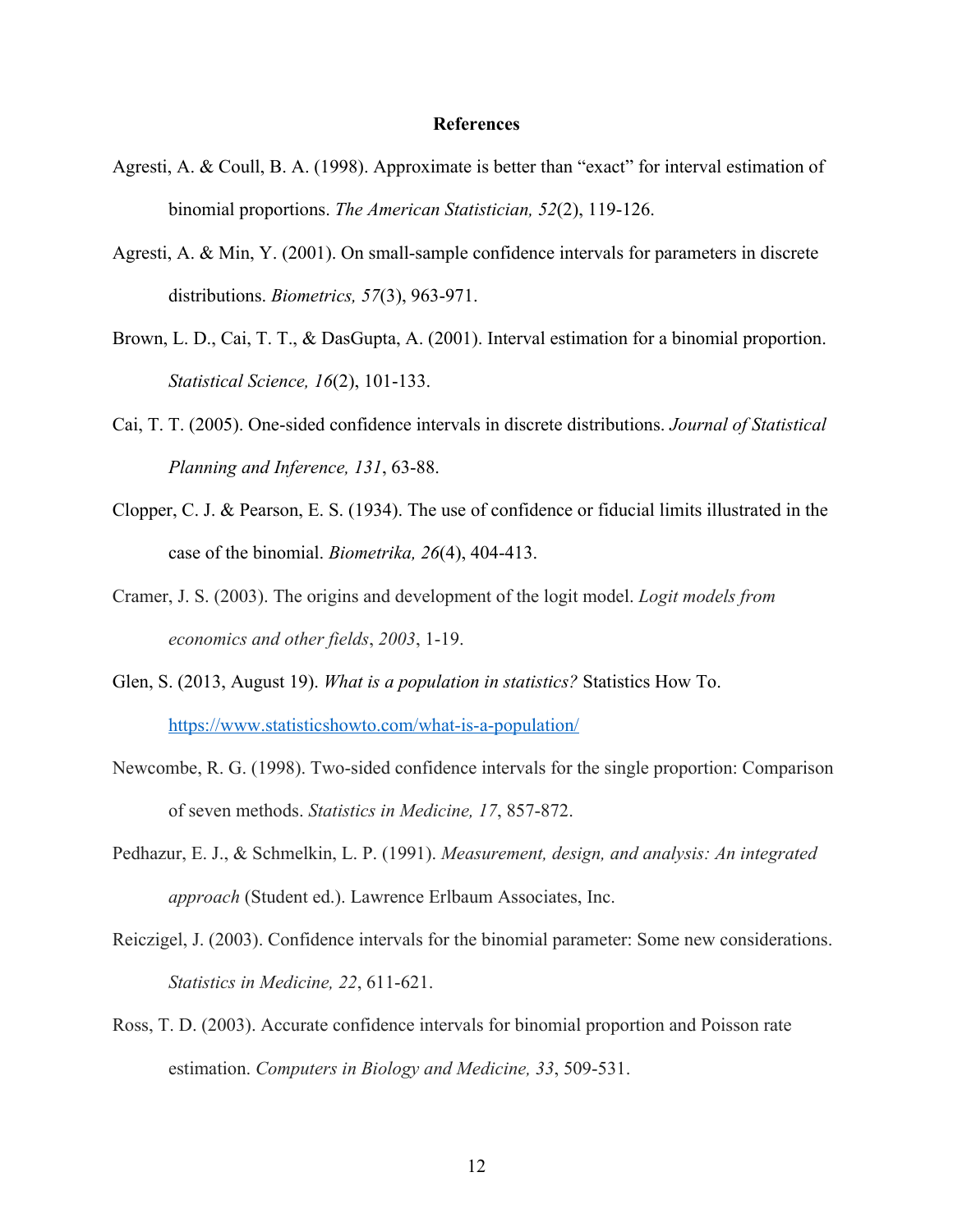- Sauro, J., & Lewis, J. R. (2005, September). Estimating completion rates from small samples using binomial confidence intervals: Comparisons and recommendations. In *Proceedings of the human factors and ergonomics society annual meeting* (Vol. 49, No. 24, pp. 2100- 2103). Sage CA: Los Angeles, CA: SAGE Publications.
- Thulin, M. (2014). The cost of using exact confidence intervals for a binomial proportion. *Electronic Journal of Statistics, 8*, 817-840.
- Wallis, S. (2013). Binomial confidence intervals and contingency tests: mathematical fundamentals and the evaluation of alternative methods. *Journal of Quantitative Linguistics*, *20*(3), 178-208.
- Warton, D. I., & Hui, F. K. C. (2011). The arcsine is asinine: The analysis of proportions in ecology. *Ecology, 92*(1), 3-10.
- Wilson, E. (1927). Probable inference, the law of succession, and statistical inference. *Journal of the American Statistical Association, 22*(158), 209-212.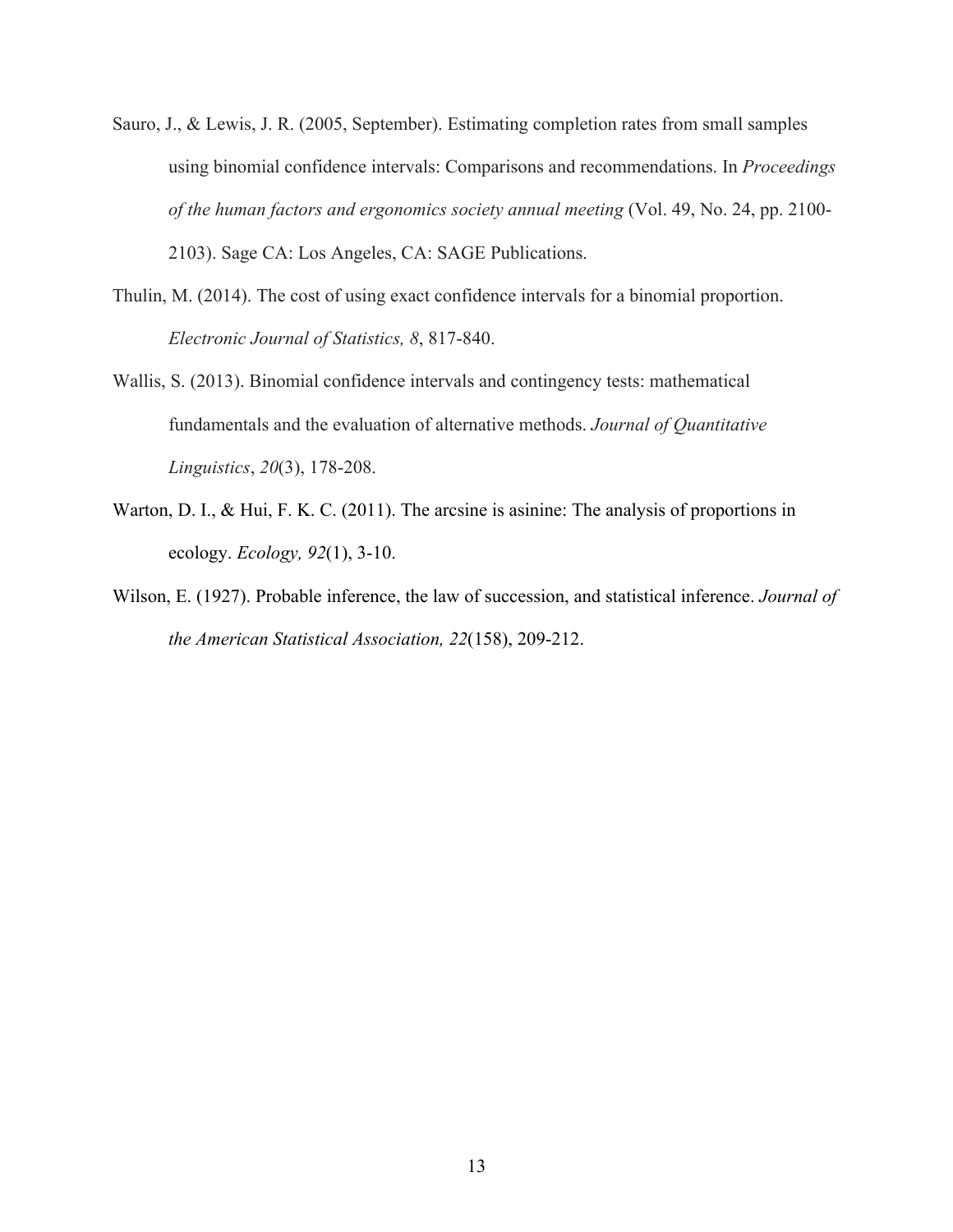# Table 1

| Proportion | Normal   | Wilson   | Jeffreys | Clopper- | Agresti- | Arcsine   | Logit     |
|------------|----------|----------|----------|----------|----------|-----------|-----------|
|            | Interval | Interval | Interval | Pearson  | Coull    | Transform | Transform |
| .01        | .039     | .053     | .045     | .054     | .064     | .039      | .066      |
| .05        | .085     | .090     | .087     | .096     | .096     | .085      | .094      |
| .10        | .118     | .119     | .118     | .127     | .123     | .117      | .121      |
| .15        | .140     | .140     | .139     | .149     | .142     | .139      | .142      |
| .20        | .157     | .155     | .155     | .165     | .157     | .156      | .157      |
| .25        | .170     | .168     | .168     | .178     | .169     | .169      | .169      |
| .30        | .180     | .177     | .178     | .187     | .177     | .178      | .178      |
| .35        | .187     | .184     | .185     | .195     | .184     | .186      | .185      |
| .40        | .192     | .189     | .190     | .199     | .189     | .191      | .190      |
| .45        | .195     | .191     | .193     | .202     | .191     | .194      | .193      |
| .50        | .196     | .192     | .194     | .203     | .192     | .195      | .194      |
| .55        | .195     | .191     | .193     | .202     | .191     | .194      | .193      |
| .60        | .192     | .189     | .190     | .199     | .189     | .191      | .190      |
| .65        | .187     | .184     | .185     | .195     | .184     | .186      | .185      |
| .70        | .180     | .176     | .178     | .187     | .177     | .178      | .178      |
| .75        | .170     | .168     | .168     | .178     | .169     | .169      | .169      |
| .80        | .157     | .155     | .155     | .165     | .157     | .156      | .157      |
| .85        | .140     | .140     | .139     | .149     | .142     | .139      | .142      |
| .90        | .118     | .119     | .118     | .127     | .123     | .117      | .121      |
| .95        | .085     | .090     | .087     | .096     | .096     | .085      | .094      |
| .99        | .039     | .053     | .045     | .054     | .064     | .039      | .066      |

*Interval Range (Upper Minus Lower) for Given Proportions*

*Note.*  $N = 100$  for interval width computations.